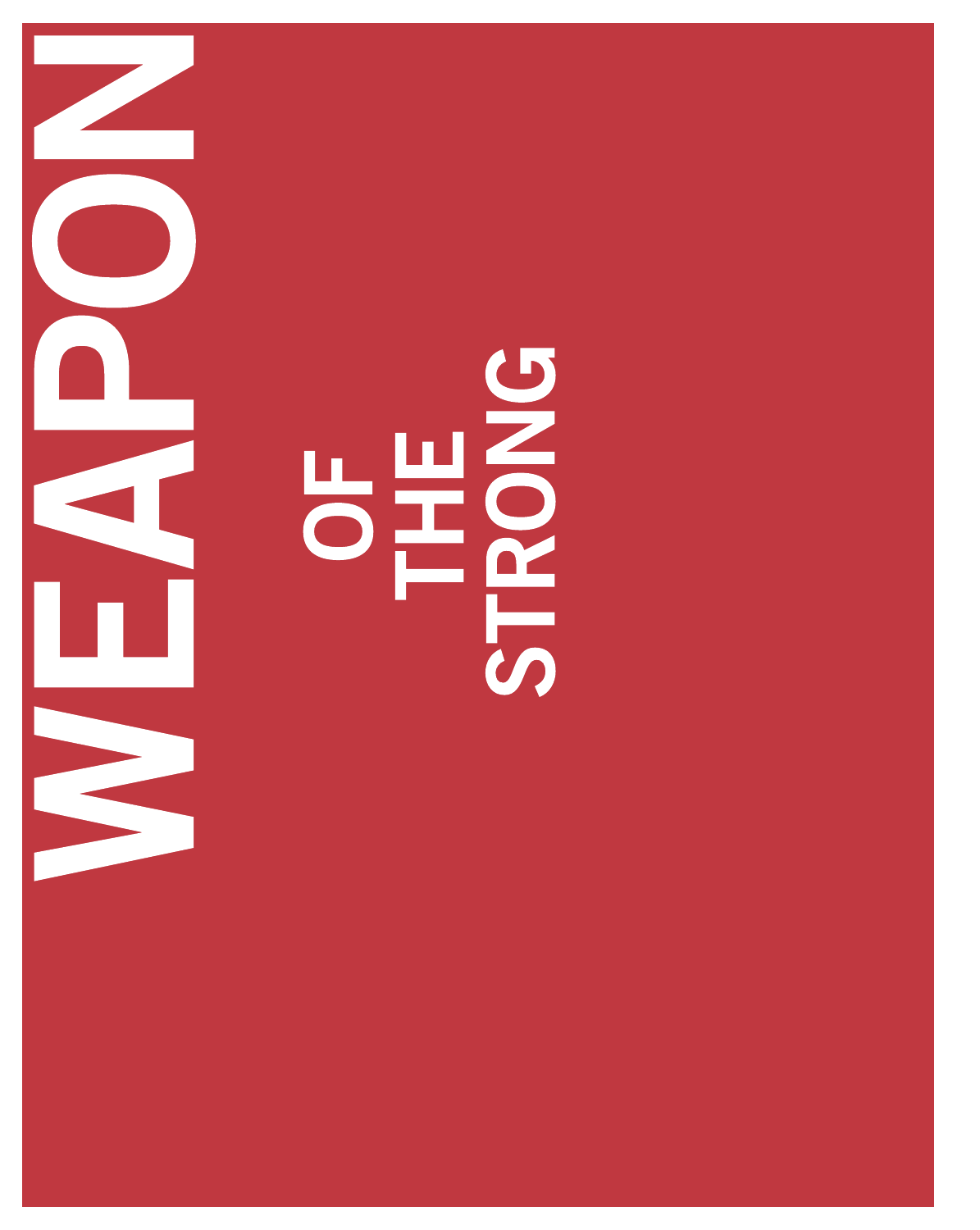WEAPON OF THE STRONG

# NON-VIOLENCE: A LIBERATING POWER

GITA DHARAMPAL-FRICK

9/11 conjures up images of the 21st century's most notorious event – devastating attacks in the United States that killed nearly 3,000 people on 11 September 2001. But almost 100 years earlier, another 9/11 saw the birth of modern satyagraha – a peaceful force sparked by Indian immigrants in Johannesburg who came together to protest against prejudice an d discrimination. Led by Mahatma Gandhi, the congregation on 11 September 1906 went on to inspire a global movement of passive resistance that rejected violence in conflict resolution. Reflecting on this first 9/11 presents an opportunity to rethink our conventional approaches to war and peace.



Modernity exemplifies the Enlightenment truths of rationality, secular progress, individualism and humanism, and underlies progress, particularly in science and technology. However, since the 19th century, our modern world has also witnessed the emergence of imperialism, militarism, and the simultaneous exploitation of large parts of the planet. Partly in reaction against these historical forces, a

number of 20th century social movements – in the East and West – adopted strategies opposed to social-economic injustice, racial inequality and violent confrontation. Above all, it was Mahatma Gandhi, a major critic of industrial modernity, who either shaped or symbolically inspired these strategies.

As the main protagonist of the Indian independence movement, Gandhi is considered a driving force behind three momentous revolutions of the 20th century – the categorical condemnation of racism, the resistance to colonialism and the rejection of political violence. Hence it is of great symbolic portent that Gandhi led a modern satyagraha – a 'truth force' movement committed to nonviolent ways to address wrongs – on 11 September 1906, in what should now be remembered as the first 9/11. The event brought together 3,000 Indians in the Empire Theatre in Johannesburg to pledge non-violent protest against discrimination. It sparked a movement that provided hope in breaking the vicious cycle of economic, political and cultural violence that characterised the heyday of imperialism. It did so by appealing, through nonviolent means, to the force of moral conscience. Gandhi's ultimate goal was to empower the politically disadvantaged, unite people, and promote understanding between rulers and ruled, on a global level.

The emergence of satyagraha – a liberating, democratic vision of deliverance from fear, hatred and aggression – lies in diametric opposition to the infamous 9/11 that occurred nearly 100 years later. The 11 September 2001 attacks, which killed almost 3,000 people in the USA, were used as a pretext for counter-violence, war and new forms of authoritarian power that corrode justice and freedom – the very foundations of true democracy. Could it then be that by a twist of historical fate not one but two 9/11s – set apart by almost a century – reveal the defining choice of modern times?

The historical coincidence of these very different responses to aggression presents an ideal opportunity, and underscores an urgent need, to resuscitate this non-violent force in order to instigate a paradigm shift in political agendas. This short historical essay sets out to 'reclaim' 9/11 through satyagraha by elucidating its genesis and tracing its legacy as a beacon of hope amidst decades dominated by world wars, genocide and imperialism.

#### Truth and non-violence

Though satyagraha was developed by Gandhi as a strategy of non-violent resistance, as a concept and practice it is ontologically rooted in Indian tradition. Gandhi reiterated time and again that *satya* (truth, goodness, real existence) and *ahimsa* (non-violence) represented two sides of the same coin, and that the practice of satyagraha encompassed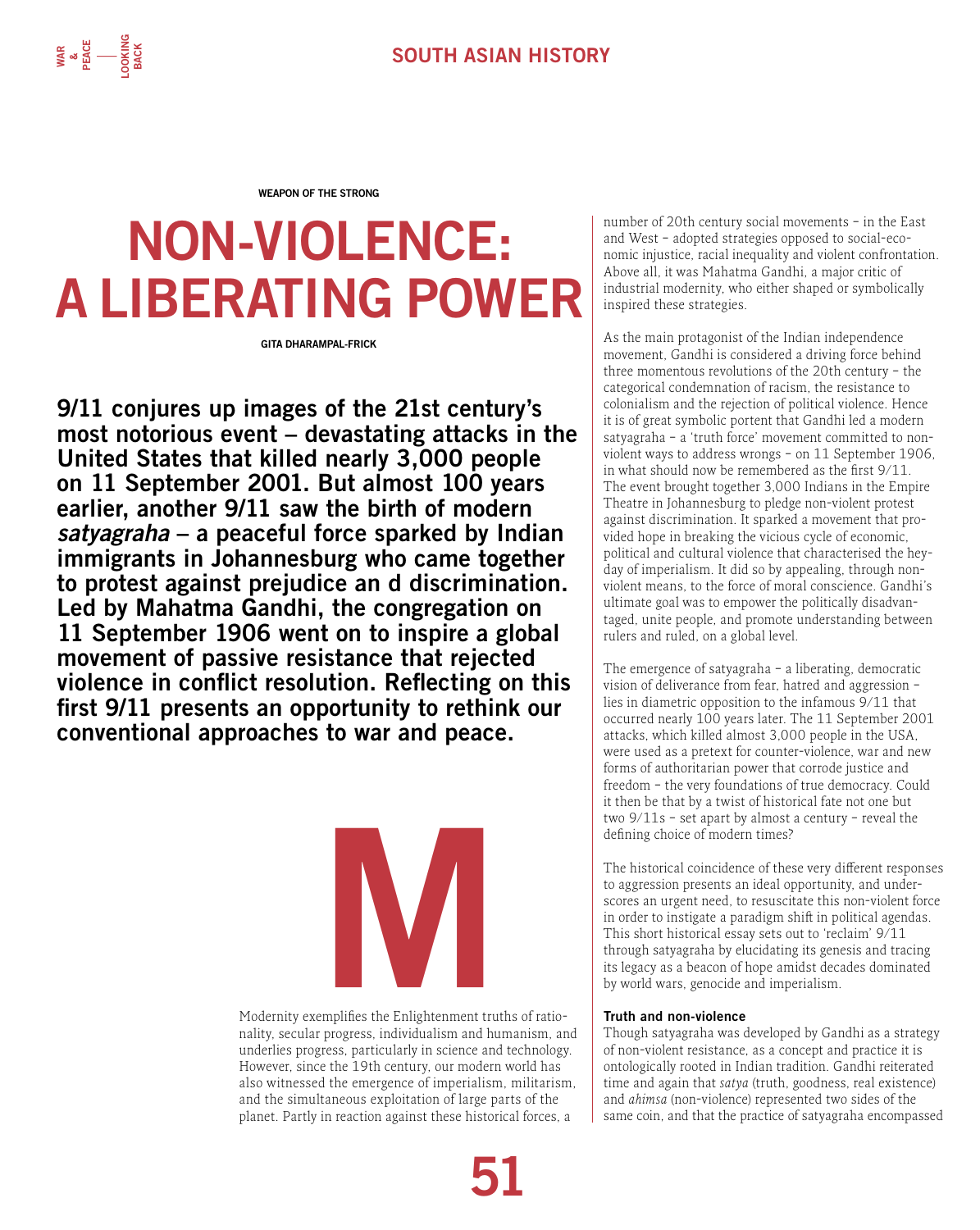### SOUTH ASIAN HISTORY



PROF. DR. GITA DHARAMPAL-FRICK has been Head of the Department of History at the South Asia Institute at the University of Heidelberg since 2002. Before moving to Heidelberg, her scientific career was spent at the Universities of Manchester, Cambridge, Paris (Sorbonne III), Augsburg, Freiburg and Stanford (USA), as well as in India for several research sabbaticals. Her research and writing addresses topics ranging from pre-modern transcultural interactions between Europe and India, to religious and ritual transformations and the socio-cultural and political history of the colonial period. She is particularly interested in Gandhi's movement of political and cultural resurgence.

Contact: dharampal-frick@ sai.uni-heidelberg.de

two other foundational Indian concepts, namely *tapas* (self-sacrifice) and *yagna* (selfless service). In this synergetic union, Gandhi maintained that satyagraha constituted "the greatest force at the disposal of mankind. It is mightier than the mightiest weapon of destruction devised by the ingenuity of man."

So, while Gandhi coined the term satyagraha, he was not creating something completely new. Not only was he reinstating foundational Indian concepts, but more significantly he was reinvigorating the practice of non-violent resistance that he himself proclaimed to be "as old as the hills", with which Indian society had traditionally been familiar but whose public use had been forgotten. In his book *Hind Swaraj*, published in 1909, Gandhi acknowledged being inspired by narratives from his youth of local peasants protesting on the Kathiawar peninsula in western India which, in the second half of the 19th century, was under the regency of local princes and only peripherally touched by colonial policies. Consequently the relationship between ruler and ruled was more balanced, and allowed conflicts to be addressed without resorting to violence, but rather through arbitration and compromise. Gandhi wrote:

"I remember an incident when, in a small principality, the villagers were offended by some command issued by the prince. The former immediately began vacating the village. The prince became nervous, apologised to his subjects and withdrew his command. Many such instances can be found in India. Real home rule is possible only where satyagraha is the guiding force of the people. Any other rule is foreign rule."

Gandhi reinvigorated this traditionally exercised moral right to oppose unjust actions of state authorities and applied it in the context of modern politics and colonialism. He wanted to enhance the power of the people vis-àvis the rulers through the implementation of satyagraha, with the goal of attaining *swaraj* (independence) and, ultimately, world peace. In 1926 Gandhi wrote in the weekly journal *Young India*:

"But there is no doubt that if India succeeds in regaining her liberty through non-violent means, she would have delivered her message to the others who are fighting for it, and what is perhaps more, she would have made the largest contribution yet known to world peace."

Besides highlighting the indigenous roots of satyagraha, Gandhi did acknowledge other authorities and proponents of so-called 'passive resistance' and civil disobedience such as David Thoreau and Leo Tolstoy. However, the inspiration he drew from their writings served primarily to confirm his own convictions, drawn from his cultural inheritance. By closely connecting satyagraha with the

52

"It is important to recognise that the forceful spiritual dimension for the first mass non-violent campaign in South Africa came from a Muslim."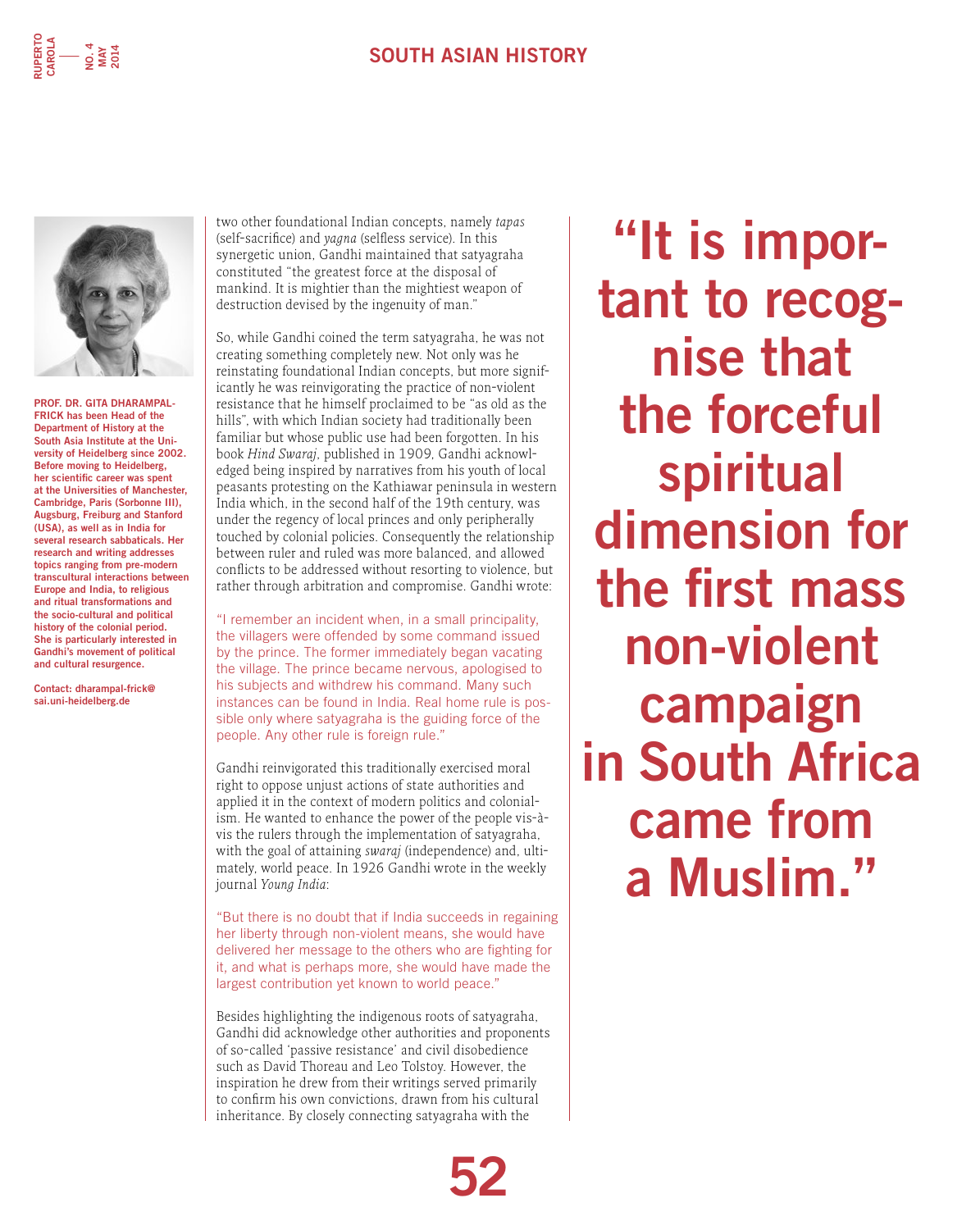### SOUTH ASIAN HISTORY

Christian doctrine of compassion described in the *Sermon on the Mount*, Gandhi wanted to underscore the universal validity and inter-religious appeal of this 'truth-force' or 'soul-force'. But he also aimed to refocus attention on the intrinsic cultural traffic between imperial centres and colonial peripheries in order to help forge links between diverse cultures with the aim of mitigating global conflicts.

#### The making of a visionary

His path to regenerating satyagraha came from a fortuitous combination of circumstance and character. Gandhi was born and raised as the son of a *diwan* (prime minister) in a small princely state in Gujarat, sheltered from the worst effects of colonial rule. His cultural self-assurance, coupled with intellectual curiosity, a spirit of adventure, great willpower and, above all, a strong sense of defiance in the face of injustice, enabled him to 'stand his ground' in an era rife with prejudice, and even strengthen his cultural identity during three years' studying law in London between 1888 and 1891. And soon after, these qualities helped him to secure a job as legal advisor for a Gujarati Muslim business firm in Durban, South Africa, where he landed in May 1893.

While he planned on staying just one year, his time in South Africa turned into a 21-year fight against imperial injustice – a tough apprenticeship that transformed him into a true *satyagrahi*. At several junctures he could have given up and gone home. Perhaps the most infamous incident happened just one week after his arrival. While en route to Pretoria, first-class at the bequest of his client, he was asked to move to the third-class compartment for being a 'coloured' person of Asian origin. After refusing, Gandhi was thrown off the train. Standing in the bitter cold, humiliated and insulted, at the mountain station of Pietermaritzburg, he describes how this personal affront inspired "the most creative night of his life". From then on, he decided to dedicate his attention to far larger issues of racial prejudice, injustice and exploitation affecting 100,000 fellow Indians in South Africa.

In accordance with his deeply engrained principles of justice, and reinforced by a strong sense of racial self-esteem, he was determined to use his legal acumen to eradicate what he termed "the deep disease of colour prejudice". He launched a campaign against the suppression of electoral franchise of Indian merchants in Natal and, in 1894, established the Natal Indian Congress – one of the first political organisations in the world to enroll women and which later served as a model for the African National Congress.

Gandhi also believed strongly in the power of the written word; he coordinated the first ever petition submitted by Indians to the South African government and, in 1903, founded *Indian Opinion*, the first of many journals he launched in Tamil, Hindi, English and Gujarati. Articles –

aimed at a cosmopolitan, non-European audience – discussed emerging changes in global power constellations, in particular the astounding Japanese defeat of Russian military and naval forces, the subsequent Russian Revolution of 1905, and the Swadeshi movement in Bengal, from which he drew lessons for his own political strategy. He also set up his first inter-cultural ashram in Phoenix (near Durban) – a socialist-back-to-nature, and spiritual-pacifist oriented experiment. But far from becoming an ascetic recluse, Gandhi remained in close touch with Indian political developments, as well as with the colonial metropolis, visiting both India and London intermittently on strategic missions of colonial reform.

However, a brutal colonial massacre that took place following the Zulu uprising in Natal in June 1906 shook him to his core. It induced Gandhi – a family man with four sons – to take a vow of *brahmacharya* (celibacy) so that, in his own words, he could devote all his energy to the service of humanity. This change in lifestyle signalled a major shift towards more intense socio-political commitment governed by principles of morality and justice.

#### Campaign for justice

In August 1906, the Transvaal Boer-dominated government, led by Prime Minister Louis Botha and Colonial Secretary Jan Christiaan Smuts, published the draft Asiatic Law Amendment Ordinance, which later became known as the 'Black Act'. It was a humiliating and discriminating law that required Asians to surrender permits to trade, provide fingerprints, and carry a certificate of registration at all times. Its underlying objective was to drastically restrict immigration from India. But this provocation invoked a profound and unexpected response from the people it affected. On 11 September 1906, intent on lobbying against this legislation, Gandhi summoned a meeting at the Jewish Empire Theatre in Johannesburg. He called on the 3,000 Indians present – Hindu and Muslim, 'free' and indentured – to pledge peaceful non-cooperation with the proposed law, irrespective of any penalties they might face.

Writing in his book *Satyagraha in South Africa*, Gandhi describes how a Muslim merchant, Seth Haji Habib, sprang to his feet during the meeting and declared that the resolution must be passed "with God as a witness" and that "Indians would never yield in cowardly submission to such a law". This spiritual commitment on the part of a Muslim caught Gandhi's imagination and he underlined this religious oath with a pledge to non-violence, which all the assembled Indians took most solemnly.

It is important to remember that the forceful spiritual dimension for this first mass non-violent campaign in South Africa came from a Muslim. Indeed, the Islamic influence on Gandhi's definition of satyagraha as a spiritual struggle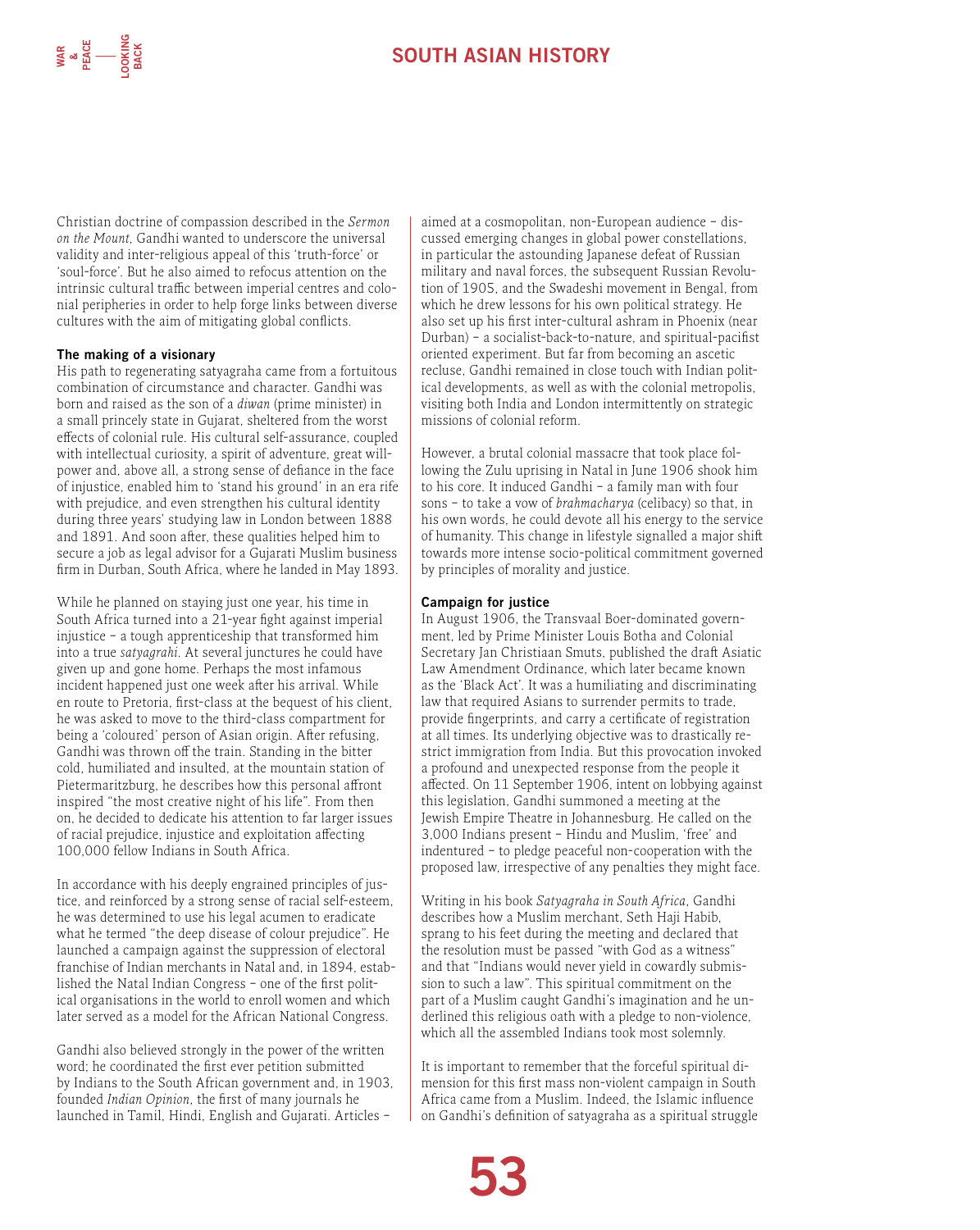"The odd thing about assassins, Dr King, is that they think they've killed you."

Mahatma Gandhi is considered the main protagonist of the Indian independence movement. After his assassination, Gandhi's global influence seemed to intensify.



against structural violence is a feature that is seldom mentioned. However, the image of Gandhi serving as a spokesperson for an inner spiritual *jihad* would revolutionise both our understanding of him as a person, and indeed shake up our clichés of violence being inherent to Islam.

Gandhi's organisational skills and immense charisma enabled him to instill self-confidence and a sense of dignified self-respect into the amorphous and previously submissive Indian immigrants, to unite them in determined opposition to political injustice. Emphasis was placed on remaining open to negotiations and developing friendly relations with the Europeans in South Africa; however the struggle was not easy. In August 1908, General Smuts went back on his word to repeal the 'Black Act', which impelled Gandhi to organise the public burning of more than 2,000 certificates of registration at the Hamidia mosque in Johannesburg. The event evoked comparisons with the Boston Tea party of 1773, when American colonies challenged Britain's right to levy taxes on them, underscoring the politico-historical significance of Gandhi's actions. This was the first of many bonfires during his political career; satyagraha campaigns continued for many years, with numerous setbacks and imprisonments failing The odd thing about assassins,<br>
The King, is that they think they've<br>
Khidayou."<br>
Religion you."<br>
Maharima Garditi is considered<br>
Mahrima Garditi is considered<br>
the moin propaganed of the Indian<br>
The movement of the movem

"Gandhi's charisma enabled him to instill self-confidence and a sense of dignified self-respect into the Indian immigrants."

The first biography of Gandhi – written by the English clergyman Joseph Doke – was published in 1909, which made Gandhi famous beyond South Africa. In the same year, he seized the opportunity to make a powerful political statement, with an unerring commitment to nonviolence in *Hind Swarai*. Widely considered as his political manifesto, and published in Gujarati and English, it was a powerful attack on modern civilisation, colonialism and their adverse effects on India. The book also criticised colonised Indians for wallowing in their victimised role. Gandhi continued to mobilise people using the power of satyagraha and his last years of struggle in South Africa culminated in a march of 2,000 striking miners from Natal to Transvaal. This led to a last, relatively successful, round of negotiations with General Smuts in July 1914.

#### Return to India

Upon his return to India in January 1915, Gandhi received a hero's welcome from the masses who had learned of his dedicated campaigns for justice and now saw him as a *Mahatma* (great soul). However, his reception amongst the political and business elite, somewhat wary of his radical reputation, was more subdued. Whereas colonial authorities were largely ambivalent, many in the British hierarchy expected him to act as a conciliatory mediator. During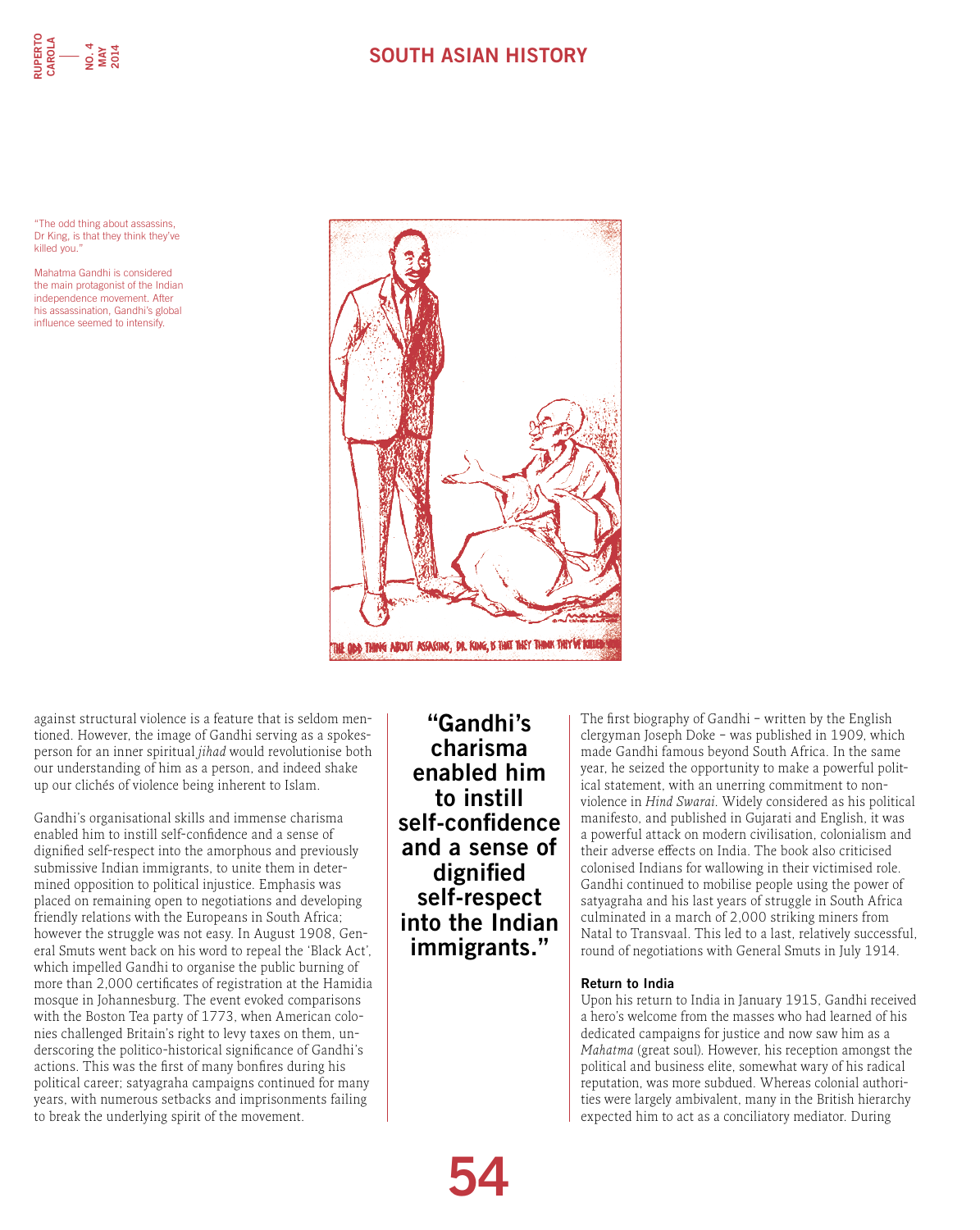GEWALTFREIHEIT ALS BEFREIENDE KRAFT

# WAFFE DER STARKEN

GITA DHARAMPAL-FRICK

Jedes Jahr am 11. September gedenken wir der Terroranschläge auf die USA. Gleichzeitig aber ist dieser Tag ein wichtiges Datum für die Friedensbewegung: Am 11. September 1906 protestierten in Südafrika 3.000 indische Einwanderer mit einem gewaltfreien Aufmarsch gegen die Rassendiskriminierung – angeführt wurden sie von Mahatma Gandhi. Es war die erste große Demonstration im Sinne seines Konzepts "Satyagraha", einer Strategie des zivilen Ungehorsams und des moralischen Appells an das Gewissen des Gegners. Gandhi betrachtete die Völkerverständigung über kulturelle und religiöse Grenzen hinweg als Königsweg, Konflikte zu entschärfen. Sein Name gilt heute als Synonym für den gewaltfreien Widerstand für soziale Gerechtigkeit und Frieden.

Als Sohn eines Kaufmanns wird Gandhi in seiner indischen Heimatregion Gujarat nur wenig mit den negativen Auswirkungen der Kolonialherrschaft konfrontiert, zu Beginn seiner beruflichen Karriere in Südafrika erfährt er den dortigen Rassismus jedoch unmittelbar. Zunehmend setzt er sich für die Rechte der Inder ein – und organisiert dabei auch die Versammlung gegen das Meldegesetz für indische Immigranten im September 1906. Durch seine Aktivitäten gewinnen der Charismatiker Gandhi und seine Satyagraha-Bewegung auch jenseits von Südafrika an Bekanntheit. Nach seiner Rückkehr nach Indien im Januar 1915, wo Gandhi von den Massen als Held gefeiert wird, mobilisiert er auch hier den Widerstand gegen die Kolonialmacht und gegen soziale Ungerechtigkeit. Selbst nach den Atombomben von Hiroshima und Nagasaki im Zweiten Weltkrieg bleibt Gandhi seiner Strategie treu und bekennt sich weiterhin zu Wahrheit und Gewaltlosigkeit. Dass Gandhi 1948 einem Attentat zum Opfer fiel, hat seinen Einfluss noch verstärkt – vielleicht ein Hinweis darauf, dass Satyagraha letztlich stärker ist als Hass und Gewalt.  $\bullet$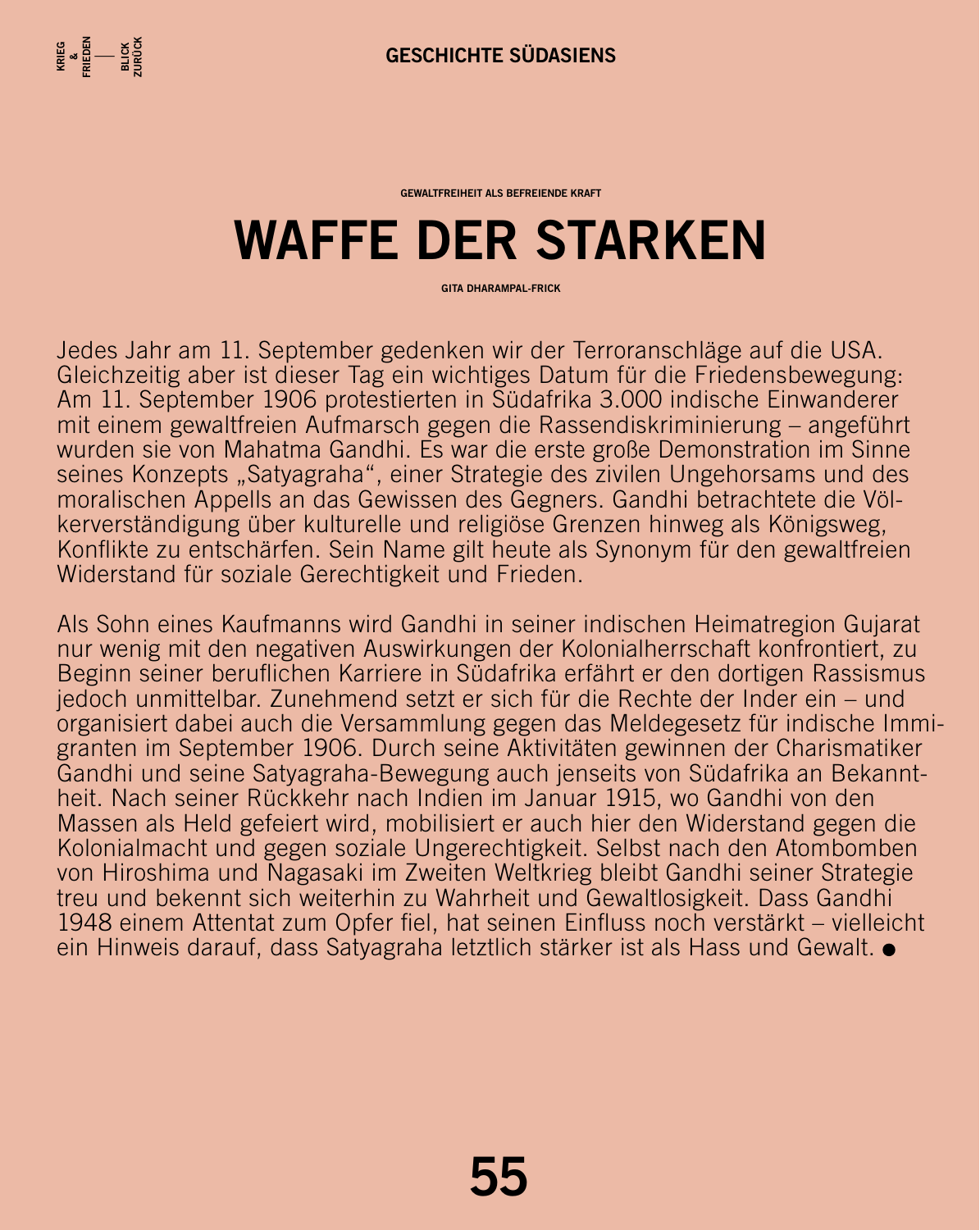PROF. DR. GITA DHARAMPAL-FRICK wurde 2002 an das Südasien-Institut der Universität Heidelberg berufen und leitet dort die Abteilung Geschichte Südasiens. Ihre wissenschaftliche Laufbahn brachte sie von Manchester über Cambridge nach Paris, danach nach Augsburg, Freiburg und Stanford (USA) sowie zu wiederholten Forschungsaufenthalten nach Indien. Im Zentrum ihres Forschungsinteresses stehen unter anderem die transkulturellen Beziehungen zwischen Asien und Europa in der Frühen Neuzeit, religiöse und rituelle Transformationen sowie die sozio-kulturelle und politische Geschichte der Kolonialzeit, insbesondere Mahatma Gandhis Satyagraha-Bewegung.

Kontakt: dharampal-frick@ sai.uni-heidelberg.de

"Mit seinem Charisma gelang es Gandhi, die Menschen von seiner Strategie des zivilen Ungehorsams zu überzeugen und sie im Widerstand gegen politische Ungerechtigkeit zu vereinen."